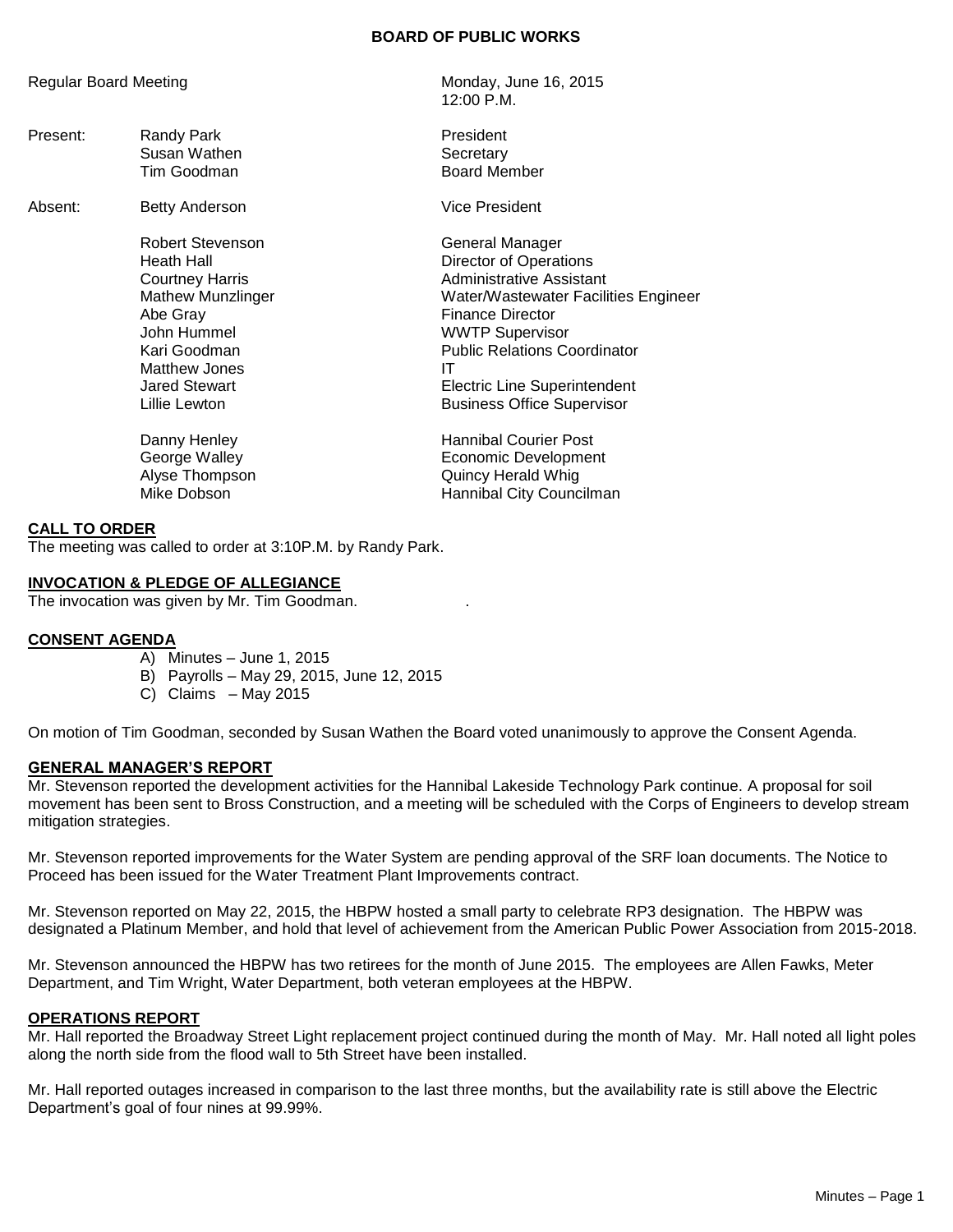Mr. Hall reported the Water Department had a total of 15 excavations during the month of May that included leaks, new main and service installations, and fire hydrant repairs.

Mr. Hall reported the new 4 inch water main along Swan Street was tied into the system, and 6 services along Swan were moved over to the new main.

Mr. Hall reported the Water Department tested and flushed 151 fire hydrants during the month of May. The total count for testing is 374 out of 818. The hydrant testing should continue through September 2015.

Mr. Hall reported the Sewer Crew responded to fourteen reported stop ups with six being on the HBPW. There was no damage reported with any of the stop ups. The causes of the stop ups on the HBPW were roots, broken main and unidentified debris. Three Sanitary Sewer Overflows resulted from the stop ups, and they were all reported to the Missouri Department of Natural Resources.

Mr. Hall reported Edwards Fiberglass Company worked on replacing the four Alum and two Fluoride fiberglass storage tanks at the Water Treatment Plant. The tanks were placed into service the first week of June.

Mr. Hall reported Matthew Jones, IT, has ordered and is in the process of configuring all necessary equipment for the utility payment station at City Hall. The station will allow HBPW customers to make a payment at City Hall, and the Business Office will have access to view the payment made immediately.

#### **FINANCIAL REPORT**

Abe Gray presented the Board with the financial results for the month of May and year to date results.

#### **PROJECTS REPORT**

Mathew Munzlinger presented the Board with an updated progress report of ongoing projects. This includes projects from the Water System and Water Treatment Plant, as well as the Sewer System and Wastewater Treatment Plant. Mr. Munzlinger noted the progress of these projects and studies is acceptable and will continue as weather permits.

On motion of Susan Wathen, seconded by Tim Goodman, the Board voted unanimously to approve the Regular Reports.

#### **OLD BUSINESS**

#### **ELECTRIC, WATER, SEWER RATE SCHEDULE:**

Mr. Stevenson presented the revised Electric, Water, Sewer rate schedules, along with the Schedule of Fees and Charges. Mr. Stevenson recommended the Board approve of all the revised rates that support the FY2015-2016 Budget approved.

On motion of Tim Goodman, seconded by Susan Wathen, the Board voted unanimously to approve the Electric, Water, Sewer Rate Schedules, and Schedule of Fees and Charges as recommended.

Mr. Hall reported the Meter Testing and Remote Disconnect policies were presented for review at last month's regular board meeting, and is recommending approval for the policies as presented.

On motion of Tim Goodman, seconded by Susan Wathen, the Board voted unanimously to approve the Meter Testing and Remote Disconnect policies as presented.

#### **NEW BUSINESS**

Mr. Stevenson reported on April 23, 2015, John Hummel mailed out request for proposals to supply chemicals used at the Waste Water Treatment Plant and the Water Treatment Plant. The proposals were reviewed and Mr. Stevenson recommended awarding the bid to Brenntag Mid-South Inc., DPC Enterprises, D&F Services, LLC, Feed Distributors Inc., Univar USA, Polydyne Inc., Walter Louis Fluid, and Water Solutions Unlimited.

On motion of Susan Wathen, seconded by Tim Goodman, the Board voted unanimously to award purchasing chemicals from these suppliers: Brenntag Mid-South Inc., DPC Enterprises, D&F Services, LLC, Feed Distributors Inc., Univar USA, Polydyne Inc., Walter Louis Fluid, and Water Solutions Unlimited.

Mr. Munzlinger reported bid information on one of the four Water System Improvement Contracts to replace the existing 50,000 gallon elevated water tank located near the intersection of Oak and Grape Street on the City's Southside. This water tank was originally constructed in the late 1920's or early 1930's and is outliving its useful life as indicated by the inspections completed by the tank maintenance contractor and MDNR. After reviewing the bids, Mr. Munzlinger and Horner & Shifrin recommend to award the contract to the low bidder, Gerard Tank & Steel for the construction of a 200,000 single pedestal elevated water tank for the bid price of \$809,000.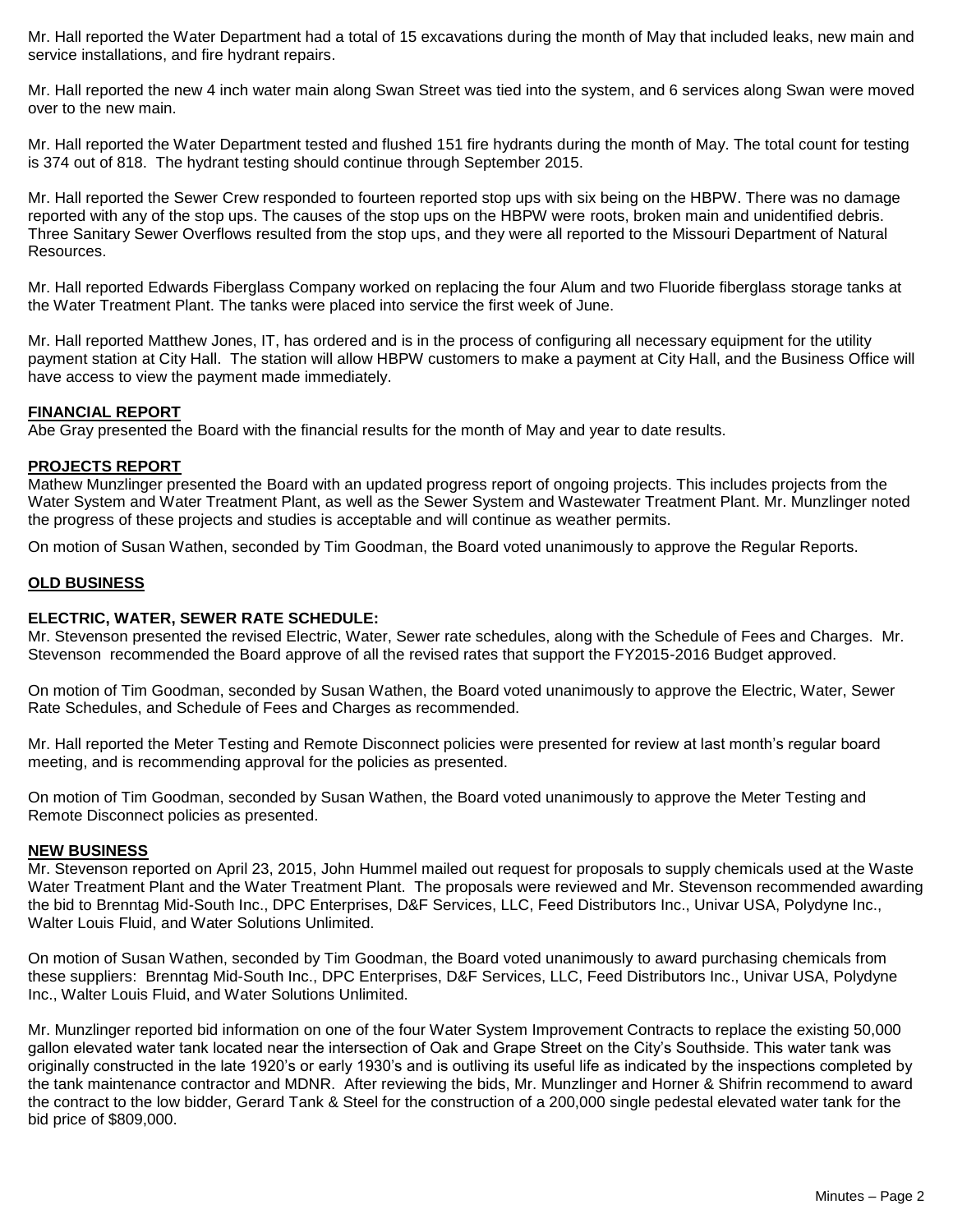On motion of Susan Wathen, seconded by Tim Goodman, the Board voted unanimously to approve Gerard Tank & Steel for the construction of a 200,000 single pedestal elevated water tank for the bid price of \$809,000.

Mr. Munzlinger presented information regarding one of the four Water System Improvement Contracts, Distribution System Improvements. This project consists of modifications to the three existing booster stations and piping upgrades identified in the Facility Plan completed by Horner & Shifrin in 2013. There were two contractors who submitted bids for the project with Bleigh Construction Company being low bidder for the base bid and Alternate A. Mr. Munzlinger and Horner & Shifrin are recommending the bid be awarded to Bleigh Construction Company with the base bid of \$1,466,773, which is SRF eligible and Alternate A bid of \$211,122 that is not SRF eligible for a total contract price of \$1,677,895.00.

On motion of Susan Wathen, seconded by Tim Goodman, the Board voted unanimously to award Bleigh Construction Company for the Miscellaneous Distribution System Upgrades for \$1,667,895.00, with \$1,466,773 to be paid with funding from the SRF program and \$211,122 to be paid for from HBPW reserves.

Mr. Munzlinger reported a requirement of the SRF Program is for the borrowing entity to have a resolution in place outlining the rules and regulations for use of the system. Mr. Munzlinger presented a Use Resolution that was drafted based upon current practices that are being used, but may not necessarily been Board approved. Mr. Munzlinger requested approval of the attached resolution to fulfill the SRF Program requirement.

On motion of Susan Wathen, seconded by Tim Goodman, the Board voted unanimously to approve the Use Resolution to fulfill the SRF Program requirement as presented.

Mr. Munzlinger reported a requirement of the SRF Program is for the borrowing entity to have a resolution in place outlining the rules and regulations for use of the system. Mr. Munzlinger presented a Water User Charge resolution that was drafted based upon current practices that are being used, but may not necessarily been Board approved. Mr. Munzlinger requested approval of the attached resolution to fulfill the SRF Program requirement.

On motion of Susan Wathen, seconded by Tim Goodman, the Board voted unanimously to approve the Water User Charge Resolution to fulfill the SRF Program requirement as presented.

Jared Stewart reported the Electric Department has requested replacement of the aging and worn out 1996 Digger Derrick Truck #8 for about three years now. For fiscal year 2015-16, \$245,000 was budgeted to replace the truck. Mr. Stewart presented a truck specification and quote from Altec. Mr. Stewart recommended awarding the bid to Altec for \$221,420.00.

On motion of Tim Goodman, seconded by Susan Wathen, the Board voted unanimously to award the Digger Derrick Truck #8 bid to Altec for \$221,420.00.

Jared Stewart presented a PowerPoint presentation highlighting the before and after pictures of the substation battery replacement and load tap changers.

## **TRAVEL REPORT**

Jared Stewart noted a thank you to Mr. Stevenson and the Board for the opportunity to attend the E&O conference in Sacramento, California. Mr. Stewart was able to attend several classes and also had the privilege of judging the apprentice single phase tie-in event this year at the Lineman Rodeo.

## **2014 WATER QUAILTY REPORT**

Mr. Hall presented the 2014 Water Quality Report, also known as the Consumer Confidence Report. This yearly report is required by the Missouri Department of Natural Resources (MDNR) to be delivered to all water customers each year by July 1<sup>st</sup> of the following year. The report contains important information for customers regarding drinking water. The report was printed in the Hannibal Courier Post on the 10th of June and will be mailed to all customers in mid-June.

## **PUBLIC NOTICE FOR WATER VIOLATION**

Mr. Hall reported on May 28, 2015, the HBPW received a notice of violation for drinking water. The Water Treatment Plant current upgrades that were recently bid and awarded should solve the compliance issues in regards to TTHMs, and they are scheduled to be completed by October of 2015. The information regarding this notice will be published in the Hannibal Courier Post and mailed to all customers in June.

## **COMMENTS FROM THE CITY ATTORNEY**

NONE

# **COMMENTS FROM AUDIENCE**

NONE